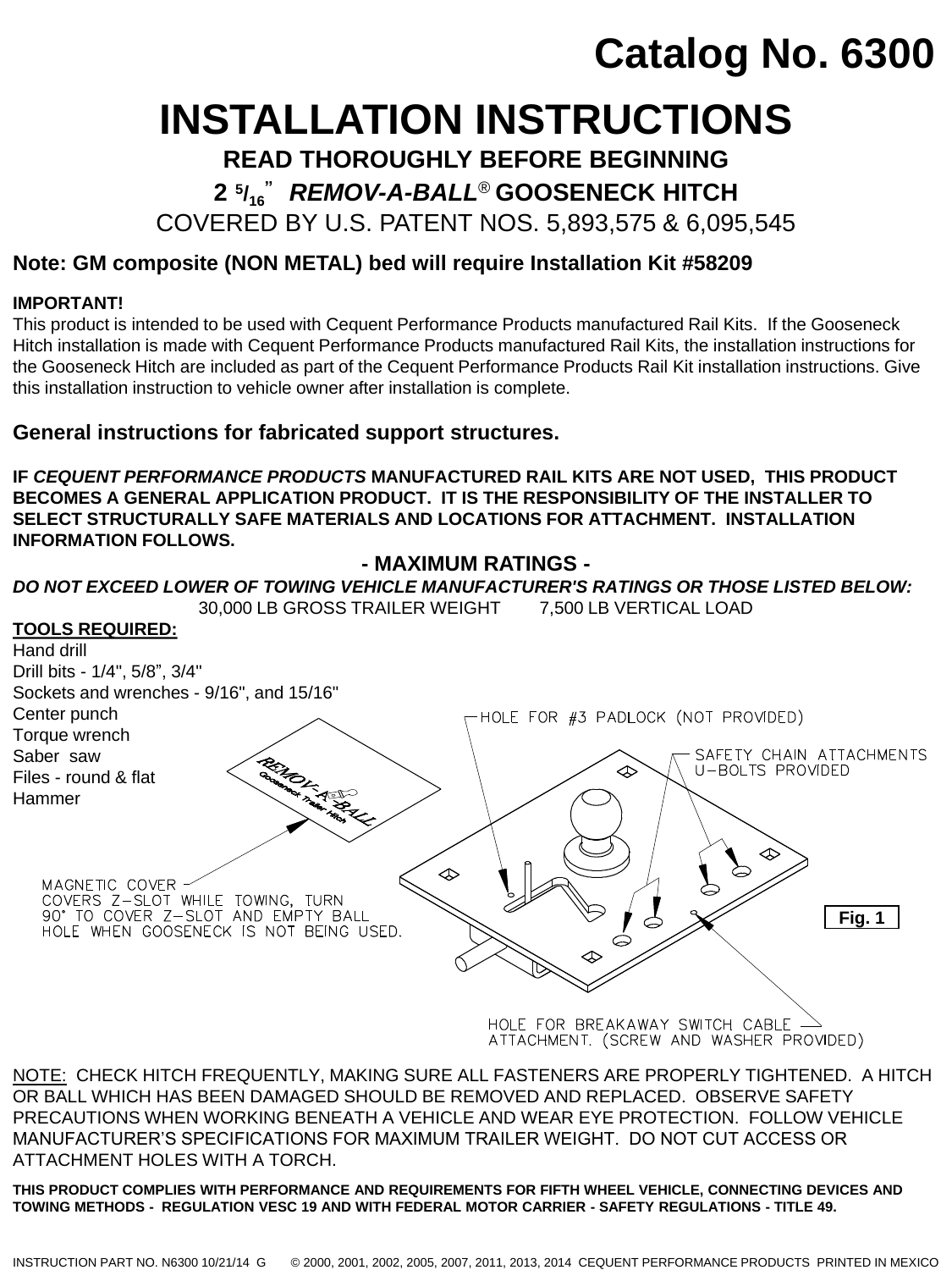## **Note: GM composite (NON METAL) bed will require Installation Kit #58209**

## **INSTALLATION INSTRUCTIONS:**

1. The following guidelines must be followed before installation begins:

–The hitch ball must be located along the truck's fore/aft centerline.

–The hitch ball centerline must be located above and forward of the rear axle of the truck.

–Adequate clearance must be provided between the gooseneck trailer and the rear of the vehicle so that the gooseneck trailer does not contact any part of the truck during turning.

–Adequate clearance must be provided between the forward corners of the gooseneck trailer and the cab of the truck.

–Determine that the ball position and under vehicle supports do not interfere with any vehicle crossmembers, brake lines, electrical wiring, cables, fuel lines or vents.

2. With hitch ball center marked on the truck, lay template P/N 5978 in the bed of the truck. Make sure that the template is oriented properly per notes on the template. If truck is equipped with a bed liner a 14" x 12" section of the bed liner must be cut out so that the gooseneck platform can contact the metal truck bed corrugations. See Fig. 2.

3. Center punch the holes that will be used to cut out the truck bed.

4. Drill 1/4" pilot holes (size will depend on the width of blade in saber saw).

5. Cut out truck bed. File the edges as needed.

6. Install platform into opening.

7. Use the installed platform as a guide to drill 5/8" diameter holes through the truck bed and/or under vehicle supports for the carriage bolts and drill 3/4" diameter holes for U-bolts.

## Before drilling, make sure the platform is oriented square to the truck centerline and does not interfere with **any vehicle crossmembers, brake lines, electrical wiring, cables, fuel lines or vents.**

8. Before installing 5/8" carriage bolts through the platform, shims (not provided) must be placed between the platform and the bed and between the under vehicle structure and the bottom of the bed. These shims are necessary to prevent the truck bed corrugations from collapsing when the carriage bolts are tightened. See Fig. 3.



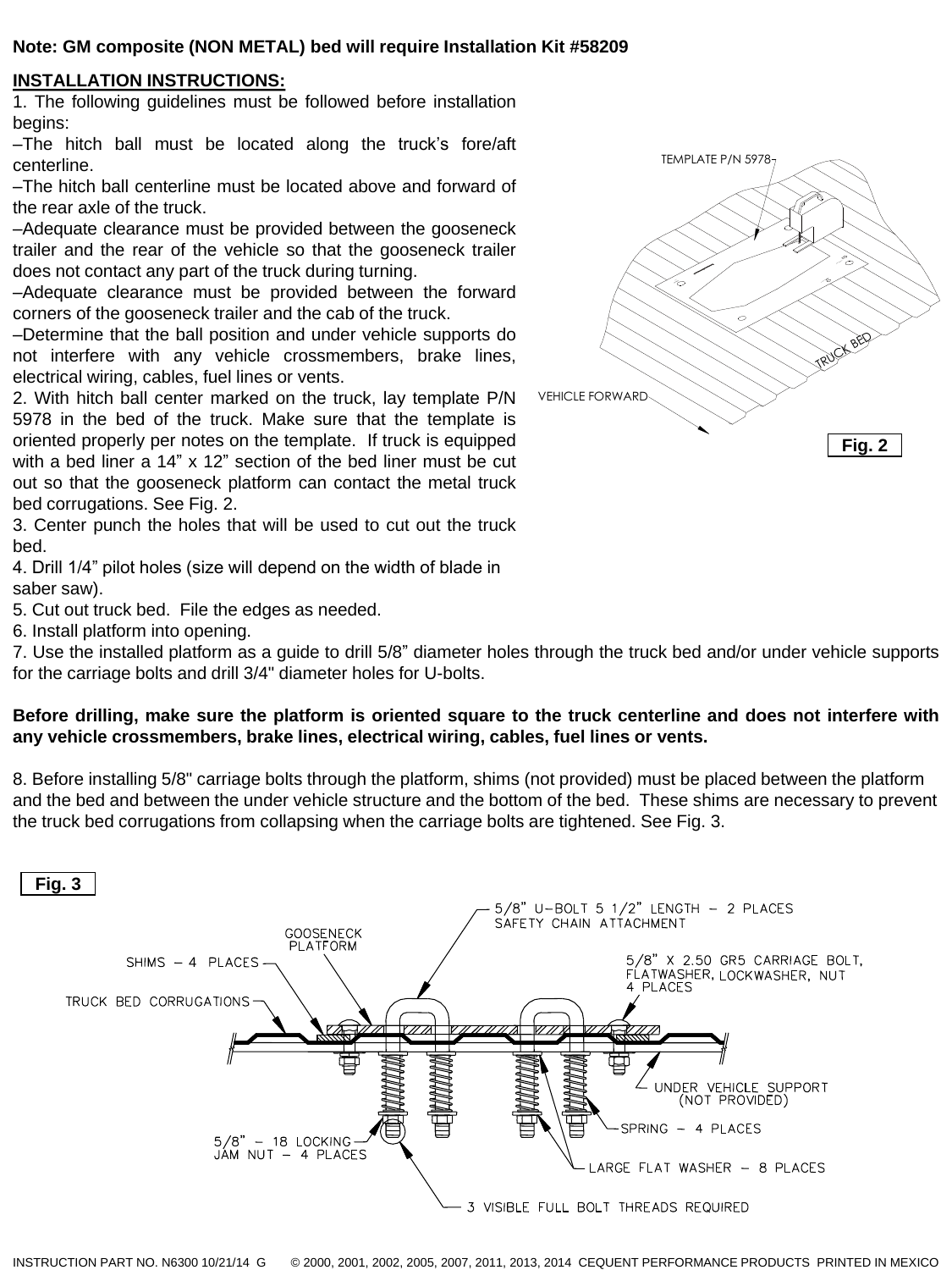9. Install 5/8" x 2.50" Grade 5 carriage bolts through the platform, shims and under vehicle supports. Secure with flat washers, lock washers and nuts. Torque nuts to 150 LB-FT.

10. Install the (2) U-bolts through the platform. From under the truck install large flat washer over the U-bolt followed by a spring, another large flat washer and secure with a thin 5/8" jam nut. Repeat for the other legs of the U-bolts. The 5/8" jam nuts are to be tightened until 3 threads are visible past the bottom of the nut.

## *REMOV-A-BALL***® GOOSENECK BALL INSTALLATION AND OPERATION**

After installation, with a finger in the Z-slot raise the handle pulling it rearward and sliding it toward the side of the truck. This will allow the hitch ball to be installed into the tube. Orient the through hole in the ball so it lines up with the sliding pin. Move the handle toward the ball and then push it forward in the Z-slot to lock the handle into a closed position.



A durable hitch ball storage bag P/N 6352 is available to store greasy ball when not in use.



Cover the slot with the magnetic cover provided. This cover will keep road mud and debris out of the bed and away from your cargo.

## **AFTER SYSTEM INSTALLATION AND BEFORE TOWING:**

Connect trailer to the tow vehicle following coupler manufacturer's operating instructions.

The coupler must be adjusted to provide about 6" of clearance between the bottom of the trailer nose and the top of the pickup bed sides.

Slowly back the trailer to a jackknifed position to the tow vehicle while checking to see there is adequate clearance between the gooseneck trailer and the rear of the vehicle. Also check to see there is adequate clearance between the forward corners of the gooseneck trailer and the cab of the truck. Slowly jackknife the truck and trailer in the opposite direction and check the clearances to the end of the truck and the cab.

## *REMOV-A-BALL***® GOOSENECK MAINTENANCE**

-Keep assembly free of dirt and debris.

-Lubricate hitch ball monthly or as needed with heavy grease.

-Lubricate ball tube with heavy grease when ball is installed and/or removed.

-Lubricate locking pin monthly or as needed with spray-on penetrating oil.

-Check bolt torque monthly.

-Check equipment before towing for worn or damaged parts. **REPLACE WORN OR DAMAGED PARTS IMMEDIATELY.**